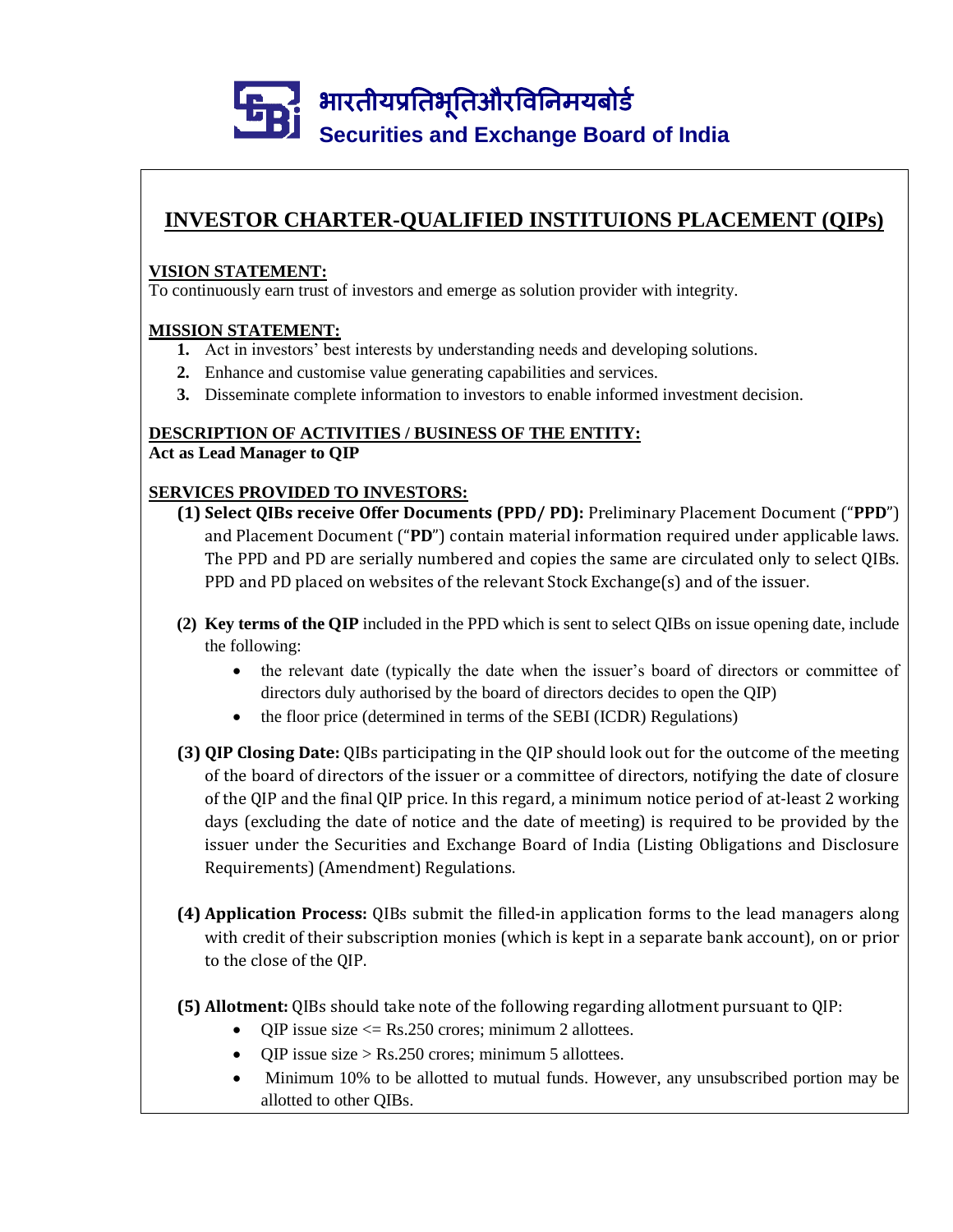|                | to the promoters of the issuer.                                                                                                                                                                                                                                            |                                                                            | No allotment, either directly or indirectly, to any QIB who is a promoter or any person related    |  |  |  |
|----------------|----------------------------------------------------------------------------------------------------------------------------------------------------------------------------------------------------------------------------------------------------------------------------|----------------------------------------------------------------------------|----------------------------------------------------------------------------------------------------|--|--|--|
|                | ٠                                                                                                                                                                                                                                                                          |                                                                            |                                                                                                    |  |  |  |
|                | No individual allottee is allowed to have more than 50% of the total amount issued.<br>QIB under the same group/ under same control is considered as single allottee.<br>٠<br>On approval of the allotment by the board of directors of the issuer/committee of directors, |                                                                            |                                                                                                    |  |  |  |
|                |                                                                                                                                                                                                                                                                            |                                                                            |                                                                                                    |  |  |  |
|                |                                                                                                                                                                                                                                                                            |                                                                            |                                                                                                    |  |  |  |
|                |                                                                                                                                                                                                                                                                            |                                                                            | QIBs which have received allotment in the QIP receive a serially numbered PD (including            |  |  |  |
|                |                                                                                                                                                                                                                                                                            |                                                                            | the final QIP price, issue period details etc.) and confirmation of allotment note (CAN).          |  |  |  |
|                |                                                                                                                                                                                                                                                                            | Thereafter, the credit of shares to successful allottees takes place.      |                                                                                                    |  |  |  |
| (6)            |                                                                                                                                                                                                                                                                            | Disclosure of list of investors in the PD and Stock Exchange websites:     |                                                                                                    |  |  |  |
|                |                                                                                                                                                                                                                                                                            |                                                                            | Names of the allottees and the percentage of their post-issue shareholding is disclosed in the     |  |  |  |
|                | PD.                                                                                                                                                                                                                                                                        |                                                                            |                                                                                                    |  |  |  |
|                |                                                                                                                                                                                                                                                                            |                                                                            | The names of the allottees are also be mentioned in PAS-3 (ROC form for allotment to be filed      |  |  |  |
|                | by the Company).                                                                                                                                                                                                                                                           |                                                                            |                                                                                                    |  |  |  |
|                |                                                                                                                                                                                                                                                                            |                                                                            | In case, any QIB belonging to the same group/ under same control is allotted more than 5% of       |  |  |  |
|                |                                                                                                                                                                                                                                                                            |                                                                            | the equity shares, their names along with the number of equity shares allotted are disclosed on    |  |  |  |
|                | the websites of the stock exchanges                                                                                                                                                                                                                                        |                                                                            |                                                                                                    |  |  |  |
| (7)            |                                                                                                                                                                                                                                                                            |                                                                            | Restrictions on Transferability: QIBs should note that specified securities issued under a QIP are |  |  |  |
|                |                                                                                                                                                                                                                                                                            | subject to lock-in for 1 year, unless sold on the floor of stock exchange. |                                                                                                    |  |  |  |
|                | <b>TIMELINES - QIPS</b>                                                                                                                                                                                                                                                    |                                                                            |                                                                                                    |  |  |  |
| Sr.            |                                                                                                                                                                                                                                                                            | <b>Timeline for which</b>                                                  | Information where available/                                                                       |  |  |  |
|                |                                                                                                                                                                                                                                                                            | activity takes place                                                       | <b>Remarks</b>                                                                                     |  |  |  |
| No.            | <b>Activity</b>                                                                                                                                                                                                                                                            |                                                                            |                                                                                                    |  |  |  |
| $\mathbf{1}$   | Issue opening date                                                                                                                                                                                                                                                         | Typically the same day                                                     | Websites of Stock Exchanges; Also                                                                  |  |  |  |
|                |                                                                                                                                                                                                                                                                            | when Issuer's Board/                                                       | disclosed in the PPD, PD                                                                           |  |  |  |
|                |                                                                                                                                                                                                                                                                            | Committee decides to                                                       |                                                                                                    |  |  |  |
|                |                                                                                                                                                                                                                                                                            | open the issue                                                             |                                                                                                    |  |  |  |
| $\overline{2}$ | Availability of PPD                                                                                                                                                                                                                                                        | Typically available on                                                     | <b>BRLMs</b> circulate serially                                                                    |  |  |  |
|                |                                                                                                                                                                                                                                                                            | the same day as when the                                                   | numbered copies of the PPD to                                                                      |  |  |  |
|                |                                                                                                                                                                                                                                                                            | Issuer's Board/                                                            | select QIB investors; Copies of                                                                    |  |  |  |
|                |                                                                                                                                                                                                                                                                            | Committee decides to                                                       | PPD also available in the websites                                                                 |  |  |  |
|                |                                                                                                                                                                                                                                                                            | open the issue                                                             | of Stock Exchanges and Issuer                                                                      |  |  |  |
| 3              | Availability of details                                                                                                                                                                                                                                                    | Part of PPD, PD,                                                           | Details available in PPD, PD,                                                                      |  |  |  |
|                | of Lead Managers,                                                                                                                                                                                                                                                          | <b>Application Form</b>                                                    | <b>Application Form</b>                                                                            |  |  |  |
|                | <b>Escrow Bank</b>                                                                                                                                                                                                                                                         |                                                                            |                                                                                                    |  |  |  |
| $\overline{4}$ | Availability of the                                                                                                                                                                                                                                                        | Part of PPD, PD                                                            | Floor Price typically disclosed in                                                                 |  |  |  |
|                | Floor Price, key terms                                                                                                                                                                                                                                                     |                                                                            | the outcome to the Board/                                                                          |  |  |  |
|                | of the issue etc.                                                                                                                                                                                                                                                          |                                                                            | Committee meeting. Floor Price,                                                                    |  |  |  |
|                |                                                                                                                                                                                                                                                                            |                                                                            | key terms etc. disclosed in the                                                                    |  |  |  |
| 5              |                                                                                                                                                                                                                                                                            | No later than issue.                                                       | PPD, PD                                                                                            |  |  |  |
|                | Availability of                                                                                                                                                                                                                                                            |                                                                            | BRLMs circulate application forms                                                                  |  |  |  |
|                | application forms                                                                                                                                                                                                                                                          | closing                                                                    | to select investors; Sample<br>application form is sometimes also                                  |  |  |  |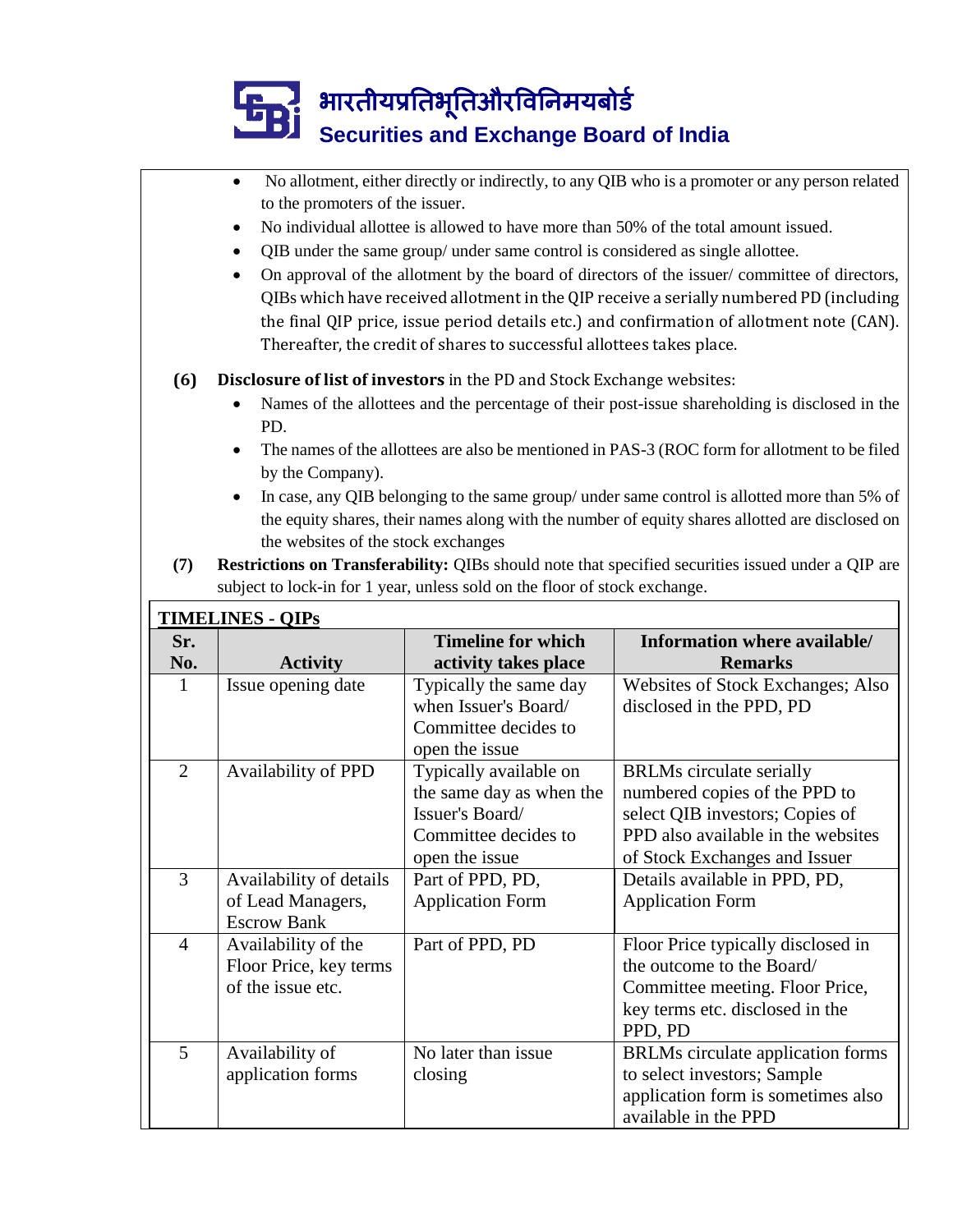| 6              | Submission of filled-<br>in application forms<br>and subscription<br>monies                                                     | No later than issue<br>closing                                                                        | Application forms submitted by<br>QIB investors to BRLMs;<br>Subscription monies credited to a<br>separate bank account, as per<br>details provided to the QIB                                                                                                                 |
|----------------|---------------------------------------------------------------------------------------------------------------------------------|-------------------------------------------------------------------------------------------------------|--------------------------------------------------------------------------------------------------------------------------------------------------------------------------------------------------------------------------------------------------------------------------------|
| $\overline{7}$ | Outcome of Issuer's<br><b>Board or Committee</b><br>meeting to decide<br>final QIP price;<br>Availability of final<br>QIP price | Post completion of the<br><b>Board/Committee</b><br>meeting                                           | investors<br>Websites of Stock Exchanges; QIP<br>price also disclosed in the PD and<br><b>CAN</b>                                                                                                                                                                              |
| 8              | Issue closing date                                                                                                              | Typically the same date<br>as the Issuer's Board or<br>Committee meeting to<br>decide final QIP price | Websites of Stock Exchanges; Also<br>disclosed in the PD                                                                                                                                                                                                                       |
| 9              | Confirmation of<br><b>Allocation Note</b><br>(CAN) and serially<br>numbered PD sent to<br>successful allottees                  | Typically on the same<br>day as the issue closing<br>or the next day                                  | <b>BRLMs</b> to circulate serially<br>numbered CANs and PDs to<br>successful applicants; CAN<br>includes details of securities<br>allocated to each QIB applicant,<br>issue price and bid amount,<br>probable date of credit of securities<br>to the applicant's demat account |
| 10             | Availability of PD                                                                                                              | Typically on the same<br>day as the issue closing<br>or the next day                                  | <b>BRLMs</b> circulate serially<br>numbered copies of the PD to QIB<br>applicants which have received<br>allocation; Copies of PD also<br>available in the websites of Stock<br>Exchanges and Issuer                                                                           |
| 11             | List of allottees                                                                                                               | Part of PD                                                                                            | Included in PD and Form PAS-3<br>(ROC form for allotment to be filed<br>by the Issuer)                                                                                                                                                                                         |
| 12             | Board/Committee<br>meeting to approve<br>allotment                                                                              | Typically the same day<br>as circulation of CANs<br>and PD to successful<br>allottees                 | Outcome of meeting uploaded on<br>websites of Stock Exchanges                                                                                                                                                                                                                  |
| 13             | List of allottees<br>allotted more than 5%<br>of the securities<br>offered                                                      | Typically given together<br>with the outcome of<br><b>Board/Committee</b><br>meeting for allotment    | Websites of the Stock Exchanges                                                                                                                                                                                                                                                |
| 14             | Credit of securities to<br>demat accounts of<br>allottees                                                                       | Corporate action by<br>Issuer on the same day as                                                      | Confirmation of credit to allottees<br>through e-mail/ SMS by DP                                                                                                                                                                                                               |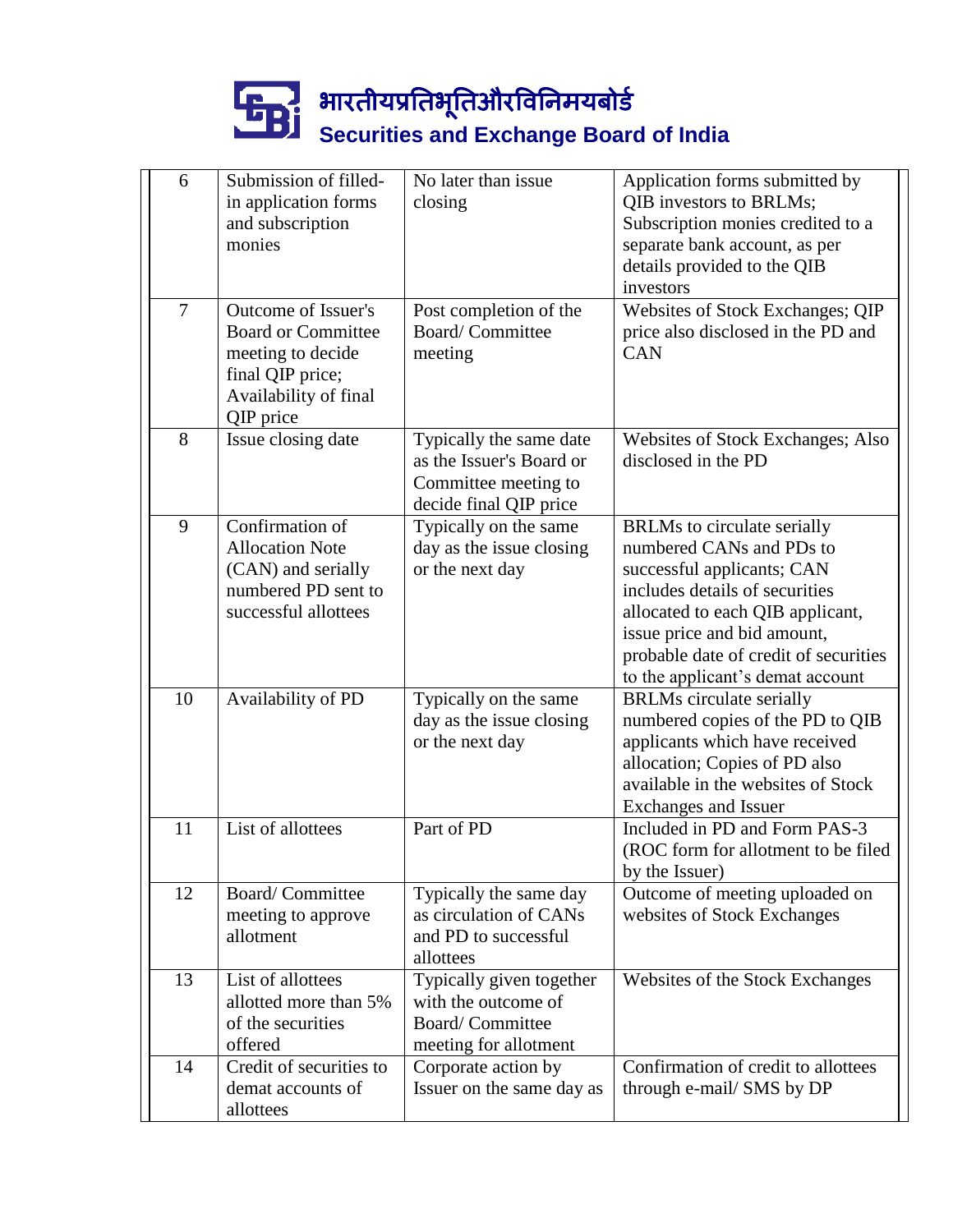

भारतीयप्रततभूततऔरवितिमयबोर्ड

## **Securities and Exchange Board of India**

|    |                            | approval of allotment or<br>next working day                                                                                        |                                                         |
|----|----------------------------|-------------------------------------------------------------------------------------------------------------------------------------|---------------------------------------------------------|
| 15 | Commencement of<br>trading | Typically, application to<br>the Stock Exchanges is<br>made at the same time as<br>the corporate action for<br>credit of securities | Notices posted on websites of<br><b>Stock Exchanges</b> |

### **RIGHTS OF INVESTORS**

- **1.** Receive transferable and transmittable equity shares that rank *pari passu* in all respects with the existing equity shares of the Issuer Company.
- **2.** Receive PPD, PD, application form, CAN from the Issuer Company/ Lead Managers.
- **3.** Response to investor queries.
- **4.** All such rights as may be available to a shareholder of a listed public company under the Companies Act, the Memorandum of Association and the Articles of Association.

### **DO's and DON'Ts FOR INVESTORS**

**DO's:**

- **1.** Carefully read through and fully understand the PD, PD, application form, CAN and other issue related documents, and abide by the terms and conditions.
- **2.** Ensure accurate updation of demographic details with depositories including the address, name, investor status, bank account details, PAN, e-mails addresses, contact details etc.
- **3.** Ensure active demat/ broking account before investing, as securities will be allotted in dematerialized form.
- **4.** EnsEnsure valid QIB registration.
- **5.** Provide full and accurate information in duly filled-in application form.
- **6.** Review Stock Exchange website for the outcome of the meeting of the board/ committee of directors of the Issuer, notifying the date of closure of QIP, the final QIP price etc.
- **7.** Submit duly filled-in application forms to Lead Managers along with credit of the subscription monies, which is kept in a separate bank account on or prior to the close of QIP.
- **8.** Provide accurate information and investor details while making any query.

### **DON'Ts**

- **1.** Investors should not sell securities allotted in a QIP during the lock-in period, except on the floor of the Stock Exchanges.
- **2.** Investors should not trade in the securities allotted in a QIP, prior to the receipt of final listing and trading approvals from Stock Exchanges.
- **3.** Investors should not participate in the Issue, if the Investor is not an eligible QIB as defined under Regulation 2(1)(ss) of SEBI ICDR Regulations.
- **4.** Investors should not forward, circulate or distribute the application form, PPD, PD and CAN or any accompanying issue related documents sent to them to any third party.
- **5.** Investors cannot withdraw, modify, cancel or revise their application downwards after the Issue Closing Date.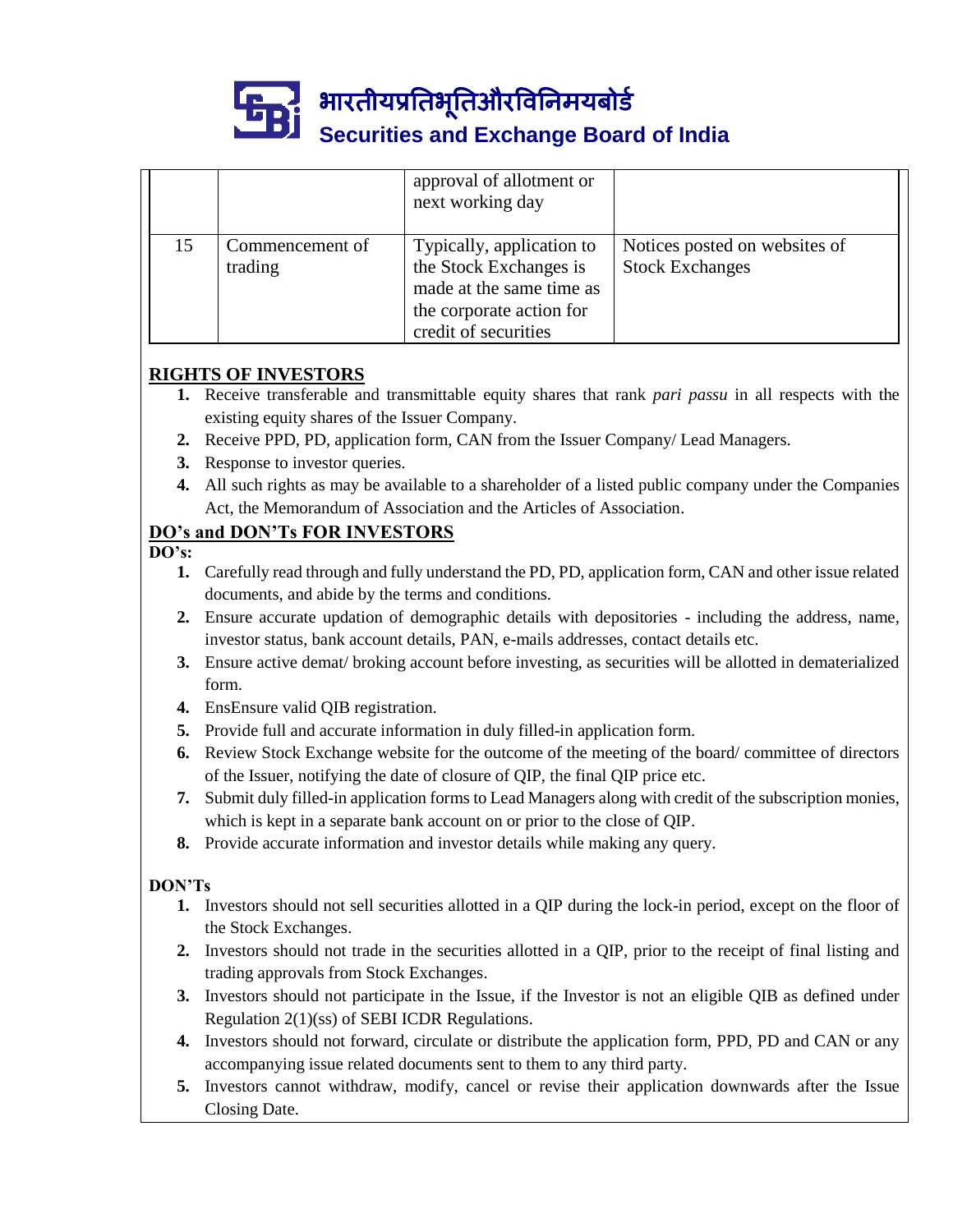

### **TIMELINES FOR RESOLUTION OF INVESTOR GRIEVANCES IN QIPs**

| Sr. No<br><b>Activity</b>                                                                                   |                                                                                                                                                                                   | No. of calendar days |  |
|-------------------------------------------------------------------------------------------------------------|-----------------------------------------------------------------------------------------------------------------------------------------------------------------------------------|----------------------|--|
| 1                                                                                                           | Investor grievance received by the lead manager                                                                                                                                   | T                    |  |
| 2                                                                                                           | Lead manager to identify the concerned person (company/<br>intermediary) and it shall be endeavoured to forward the<br>grievance to the said person on T day istelf               | $T+1$                |  |
| 3                                                                                                           | The company/ concerned intermediary to respond to the lead<br>manager with an acceptable reply                                                                                    | X                    |  |
| 4                                                                                                           | Investor may escalate the pending grievance, if any, to a senior<br>officer of the lead manager of rank of Vice President or above                                                | $T+21$               |  |
| 5                                                                                                           | Lead manager, the company/ concerned intermediary/ies and<br>the investor shall exchange between themselves additional<br>information related to the grievance, wherever required | Between T and X      |  |
| 6                                                                                                           | LM to respond to the investor with the reply                                                                                                                                      | Upto $X+3$           |  |
| $\overline{7}$<br>Best efforts will be undertaken by lead manager to respond to the grievance within $T+30$ |                                                                                                                                                                                   |                      |  |